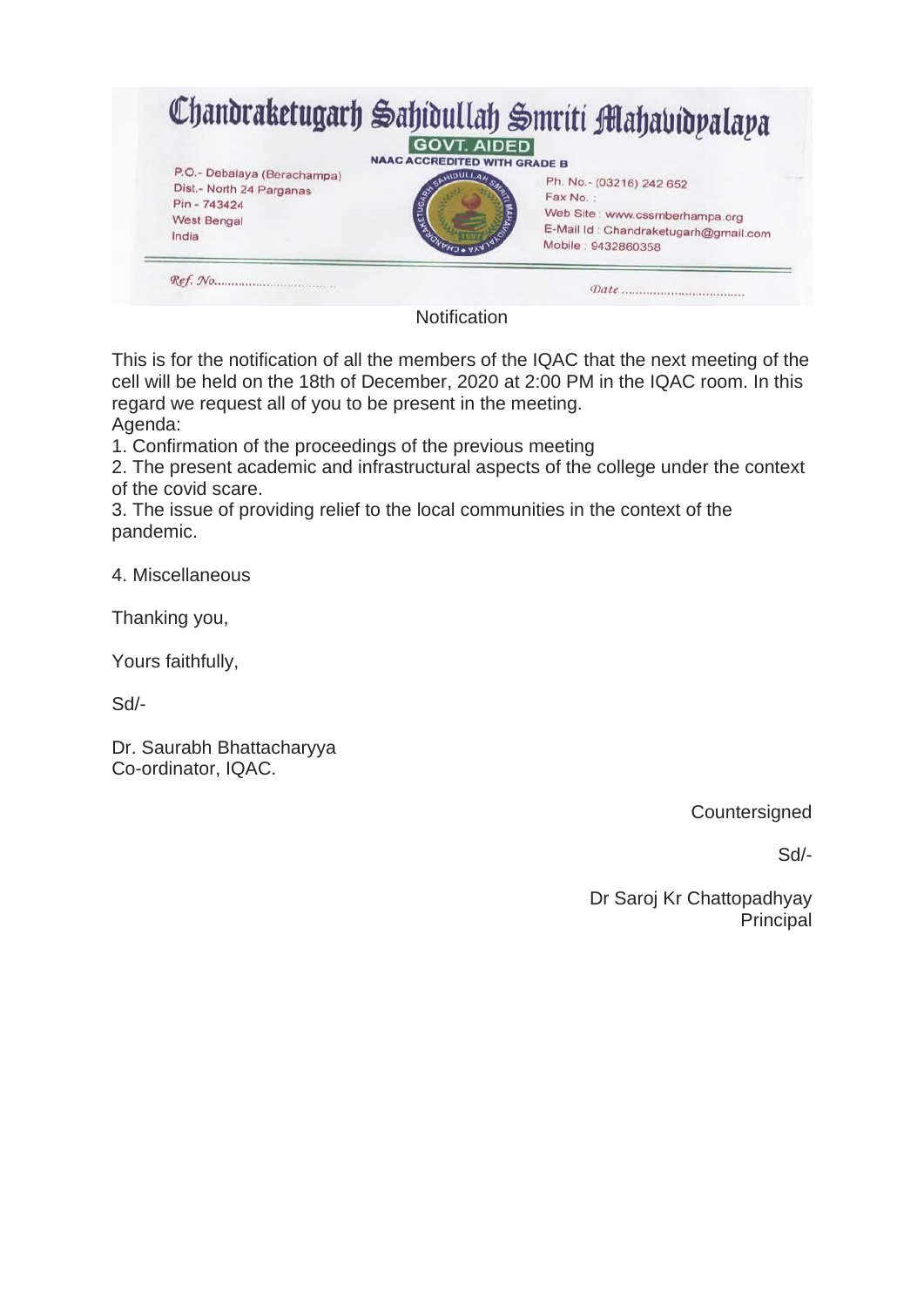Resolutions of the meeting dated 18th of December [2020](tel:20022022) at 2:00 p.m. held in the accused room.

1. The resolutions of the previous meeting are read and confirmed.

2. Regarding the academic developments of the college it is observed by the cell that regular online classes are being held by different departments meticulously throughout the lock down period.

Since entering the college building itself is a kind of an hour impossibility under the present circumstances very little infrastructure development has been executed since the last meeting. The committee expresses its helplessness in this regard.

3. Regarding the issue of providing relief for the local community during the pandemic, the college made it a point to set up a steering committee and take necessary action as early as possible in this regard.

There being no issue in the miscellaneous agendum, the meeting ended with a vote of thanks to the chair.

> Confirmed Sd/- Principal.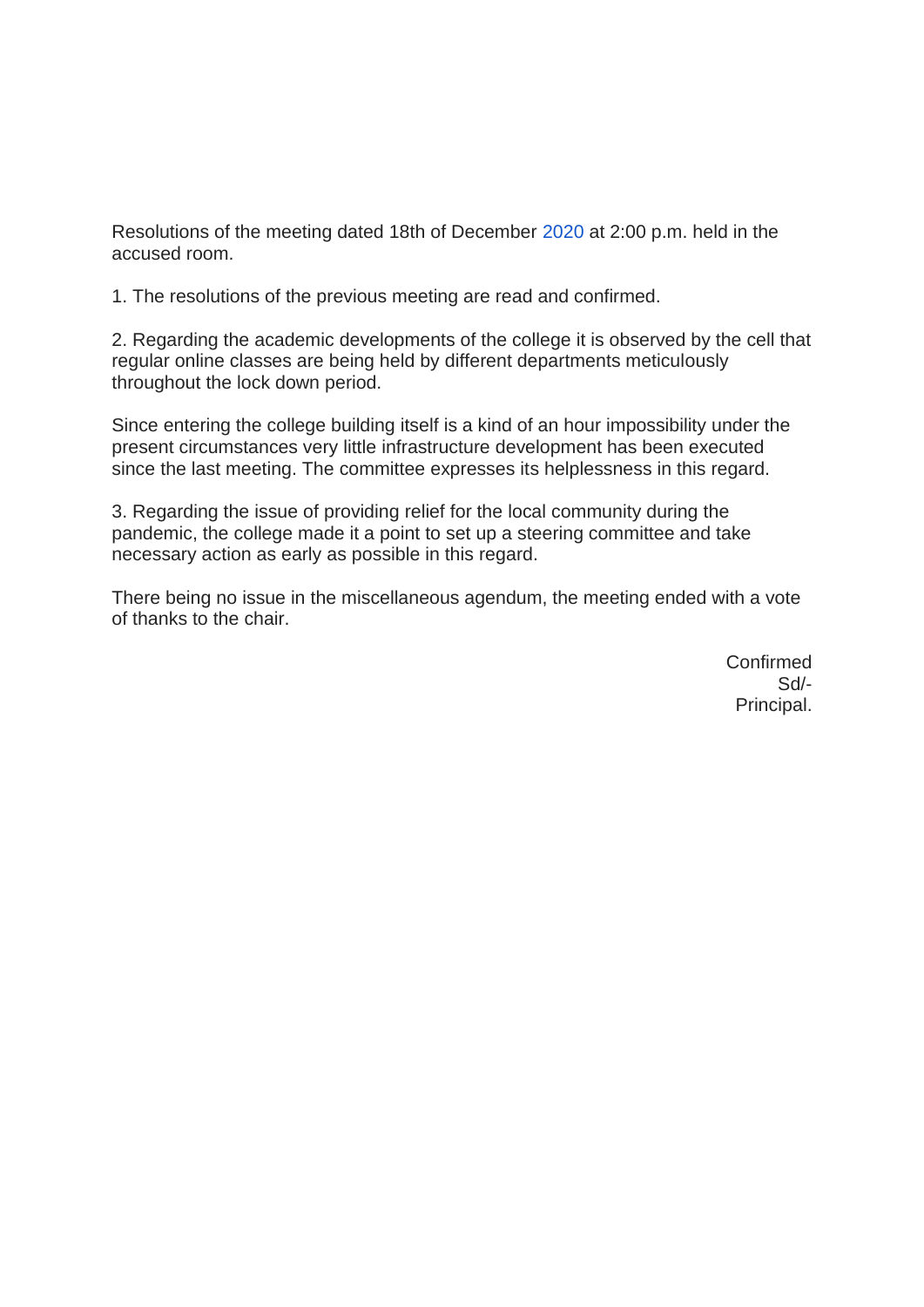

This is for the notification of all the members of the IQAC that the next meeting of the cell will be held on the 13th of February, 2021 at 2:00 PM in the IQAC room to discuss the following agenda

1. Confirmation of the proceedings of the previous meeting held on 18th December 2020. Academic aspects of the college

3. Suggestions about infrastructure developments, if any

3. The issue of setting up a COVID task force for spreading awareness and offering help for the local community

4. Miscellaneous

Thanking you,

Yours faithfully,

Sd/-

Dr Saurabh Bhattacharyya Co-ordinator, IQAC.

**Countersigned** 

Sd/-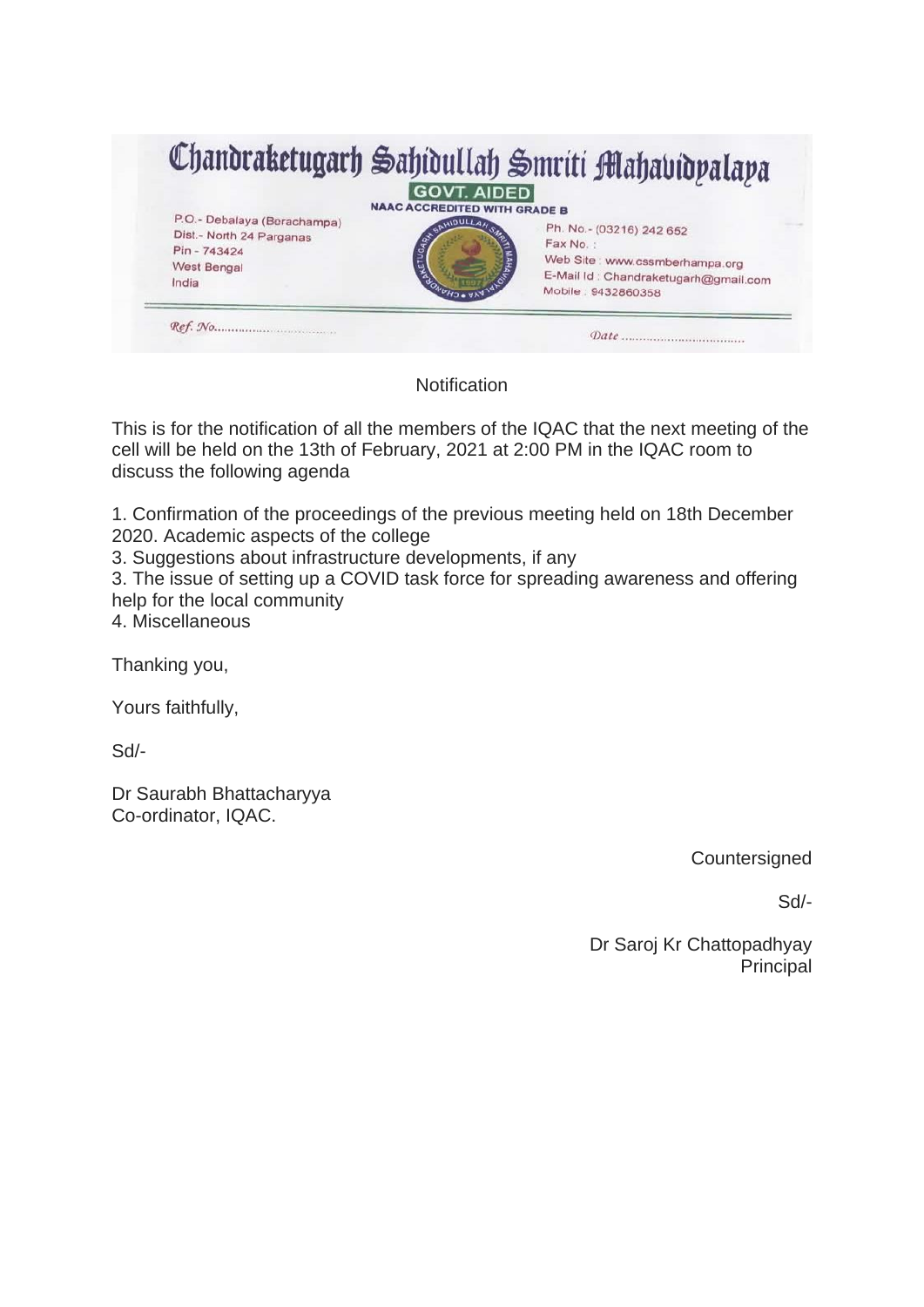Resolutions of the meeting held on 13/02/2021 in the iqac room of the college at 1:00 p.m.

1. The agenda of the previous meeting are read and confirmed.

2. It is observed by the cell that the academic activities of the college are going on in full form in the online mode. Teachers are also holding seminars and conferences both at the classroom as well as departmental levels. The iqac is it is delighted to note that teachers are also taking part in the online faculty development programmes during this period.

The iqac expresses its satisfaction at its understanding that the limitations which are inevitable during the lock down process are being termed into advantage by the college administration which is making full use of the online facilities offered by the college.

3. Regarding infrastructure issues it is unanimously resolved to increase the college area both in terms of the total campus area and classroom area once the lockdown is taken of f and normal classes are restored. The principle is requested to take up the matter with the neighbouring land owners of the college.

4. Agenda number 4 the iqac expresses its satisfaction in the fact that Covid task force has been set up by the college to spread awareness and help the local community in combating the epidemic. This has been done under the supervision of the national service social service unit of the college. The accuracy request the coordinators of the task force to start functioning in a full fledged way as early as possible.

In miscellaneous, it was decided to hold more and more counselling oriented webinars to enable the stakeholders of the college combat the pandemic in the best possible way.

There we no other issue under discussion the meeting ended with a vote of thanks to the chair.

> Confirmed Principal.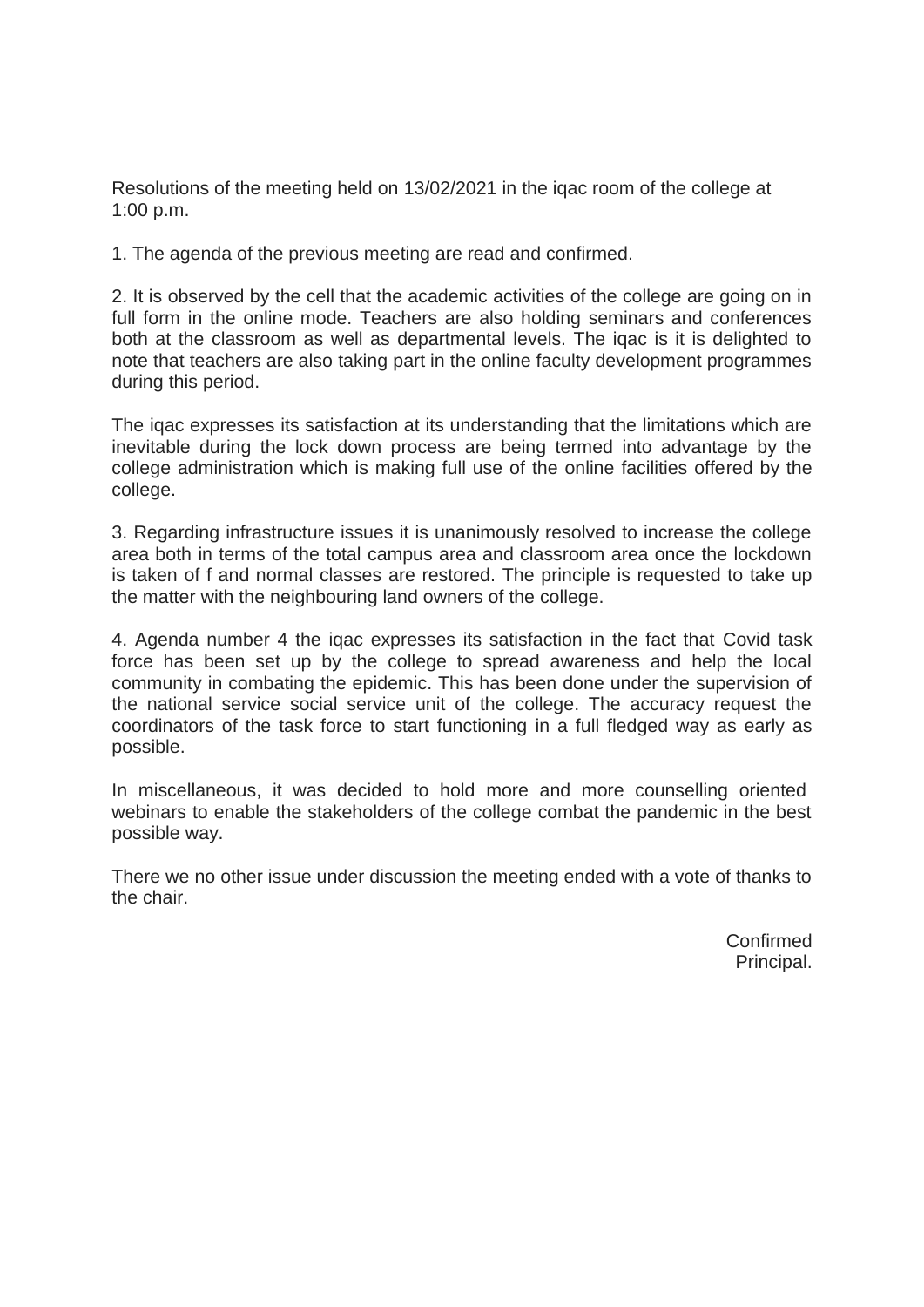

This is for the information of all IQAC members of the college that a general meeting of the IQAC has been fixed on 06.04.21 at 1.00 p.m. in the IQAC room to discuss the following agenda.

1. Confirmation of the proceedings of the previous meeting held on 13<sup>th</sup> February 2021

2. Development in the academic issues in the teaching learning process of the college

3. Proposals regarding infrastructural development

4. Introduction of the customised examination portal of the college

5. Issue regarding expansion of the college premises and class room space

6.Miscellaneous

Thanking you,

Yours faithfully,

Sd/-

Dr Saurabh Bhattacharyya Co-ordinator, IQAC.

**Countersigned** 

Sd/-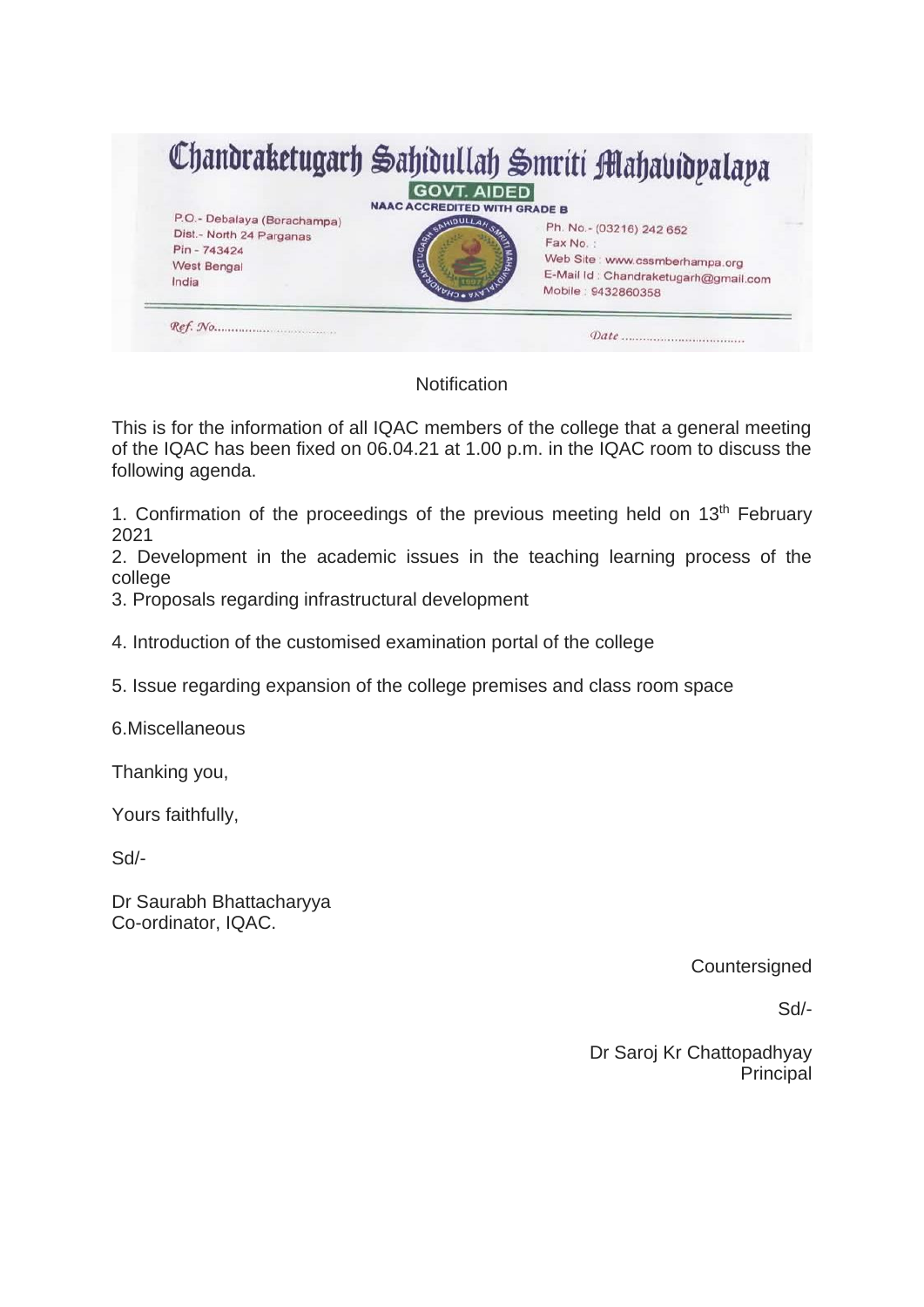Resolutions of the meeting held on 06.04.21 in the iqac room of the college at 1:00 p.m.

- 1. The Resolutions of the previous meeting are read and confirmed.
- 2. Regarding the educational aspects of the college it is noted by the IQAC that online classes are going on in full fledged mode and in accordance with the online class routine instituted by the routine committee centrally as well as the departmental authorities in the hons departments . The IQAC expresses its satisfaction at the diligence and sincerity of the stake holders concerned. It was also noted by the IQAC that a number of webinars have been organised by the different department of the college with great success and popularity among the students. The IQAC takes this opportunity to congratulate the concerned stake holders of the college in carrying of the teaching learning and other supportive methods during the pandemic with such excellence.
- 3. It was pointed out by one honourable member of the IQAC that the college central library needs to be expanded in terms of a reading room space and books. The matter was discussed threadbare by the members of the committee. The librarian was discussed with over telephone and she also agreed with this necessity. Thus the principal was requested by the cell to see into this matter.
- 4. Since all the examination during the pandemic lockdown are being held in the online mode, the teachers of the college present in the IQAC meeting expressed the strong necessary of a dedicated software for the purpose. The Principal took up the issue and requested the members to try and find out such a software service provider who will be able to cater to the examination needs of this extremely over populated college. It was observed by the members that a strong and reputed service provider should be assigned with the job because to conduct the examination of so many students at once would be a formidable challenge. The Principal was requested by the members to act as soon as possible in this regard taking his help from the difference stake holders of the college.
- 5. It was felt by the members of the IQAC that once ofline classes fully commence, it would be almost impossible to accommodate so many students in the existing premises. It was noted in this regard that during offline classes sometimes became very difficult to accommodate the vast number of students in their respective classes owing to shortage of class room space. Thus the principal is requested to see into this matter and suggest a remedy of this problem as early as possible.
- 6. It was observed that one of the members that cleaning the college campus and sanitizing it meticulously was an absolute need of the hour as and when offline classes start. It was advised by the IQAC to allot a section of the college corpus fund for this purpose. There being no other issue in the miscellaneous part the meeting ended to the vote of thanks.

Confirmed Sd/- Principal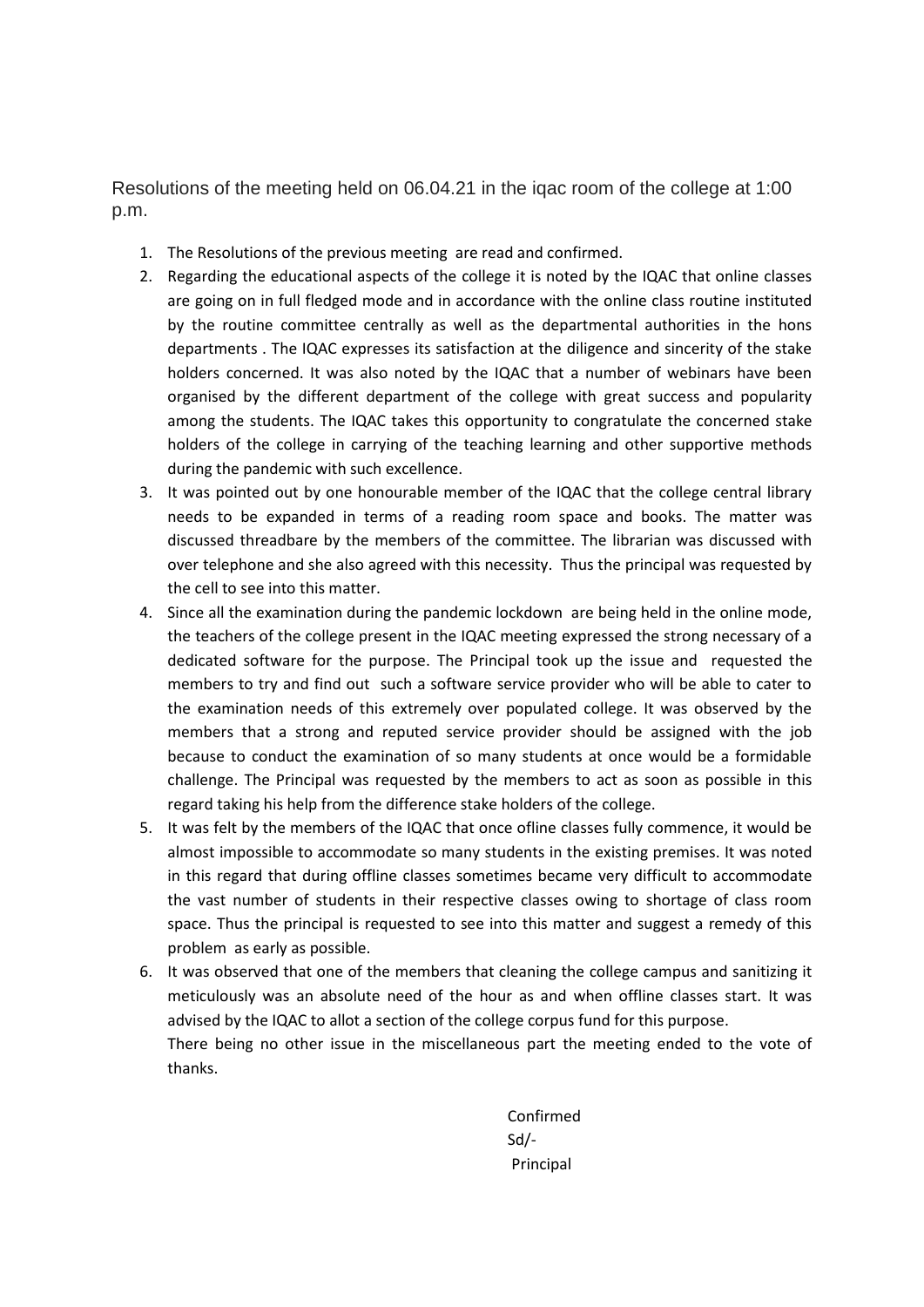

All Iqac members are hereby informed that a general meeting of the IQAC has been fixed on 29.6.2021 at 2.00 p.m. in the IQAC room to discuss the following agenda.

1. Confirmation of the proceedings of the previous meeting held on 06.04.21

2. Issue of expansion of college premises

3. The formation of the covid task force for spreading awareness among the local communities

4. Feedback regarding the college examination portal

5. Miscellaneous

Thanking you,

Yours faithfully,

Sd/-

Dr Saurabh Bhattacharyya Co-ordinator, IQAC.

**Countersigned** 

Sd/-